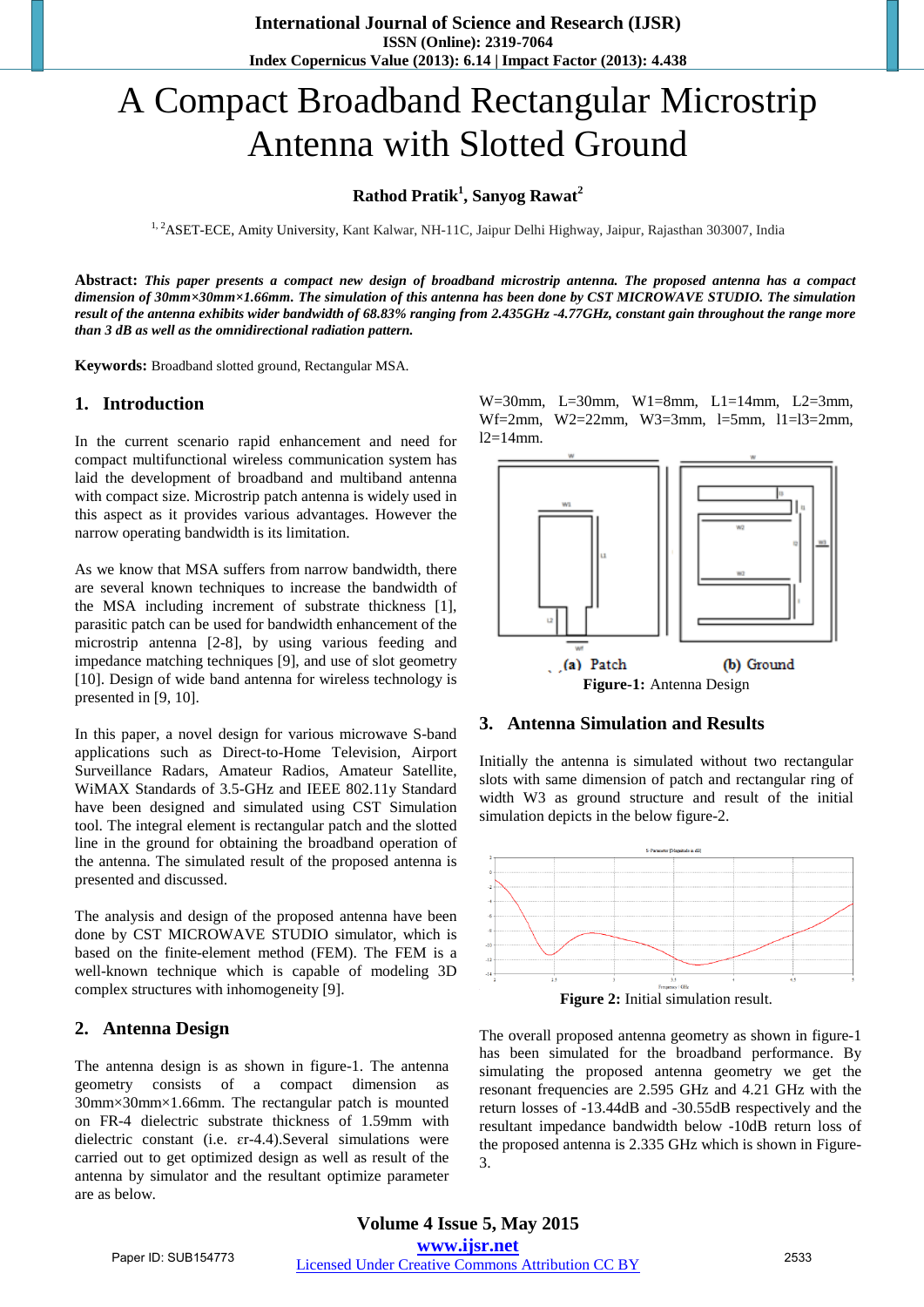

**Figure 3:** Return loss of proposed antenna.

Figure-4 shows the variation in the inserted rectangular slot's width "l" and "l1" as shown in figure-1. From the graph we can notice that as we decrease the width of the rectangular slots the bandwidth is increasing.



**Figure 4:** Variation in proposed antenna.

Figure-5 and Figure-6 shows the fairly good omnidirectional characteristics of radiation pattern at the resonant frequencies at 2.595 GHz and 4.21 GHz respectively.



**Figure 5:** (a) E-Field (b) H-field radiation Pattern at 2.595 GHz.



**Figure 6:** (a) E-Field (b) H-field Radiation pattern at 4.21GHz.

While the average 3dB gain through entire bandwidth of the proposed antenna is shown in figure-7 as well as the surface current at resonant both resonant frequency is given in figure-8.







**Figure 8:** Surface current (a) 2.595 GHz, (b) 4.21 GHz

# **4. Conclusion**

We can observe from the simulation result that proposed antenna is very well suited for the various microwave S-band applications. We have broadband simulated bandwidth of 68.83% ranging from 2.435GHz -4.77GHz. This is applicable for Direct-to-Home Television (2.5 GHz-2.7 GHz), Airport Surveillance Radars (2.7 GHz-2.9GHz), Amateur Radios (3.3GHz-3.5 GHz), Amateur Satellite (3.4GHz-3.475GHz), WiMAX Standards of 3.5-GHz (3.3– 3.6 GHz) and IEEE 802.11y Standard (3.62GHz-3.7 GHz). Proposed antenna has balanced radiation pattern as well as stable gain over the entire range of bandwidth.

#### **References**

- [1] D.H.Schaubert, D.M.Pozar, and A. Adrian, "Effect of microstrip antenna substrate thickness and permittivity: Comparison of theories and experiment," IEEE Trans. Antenna Propag., vol. AP-37,pp.677-682.
- [2] Sand-Hyuk Wi, Yong-Shik Lee, Jong-gwan Yook, "Wideband Microstrip Patch Antenna with UshapedParasitic Element" IEEE Transaction on Anennas And Propagation, Vol.55, No. 4, pp. 1196- 1199, April-2007.
- [3] C.-F. Tseng, C.L. Huang, C.H. Hsu, "Microstrip Fed Monopole Antenna with A Shorted Parasitic Element for Wideband Application", Progress in Electromagnetics Research Letters Vol. 7, pp.115-125, 2009.
- [4] Deshmukh, A.A.; Joshi, A.A.; Tirodkar, T.A.; Ray, K.P., "Broadband Gap-Coupled Slot Cut Rectangular Microstrip Antennas," India Conference (INDICON), 2013 Annual IEEE, Mumbai.